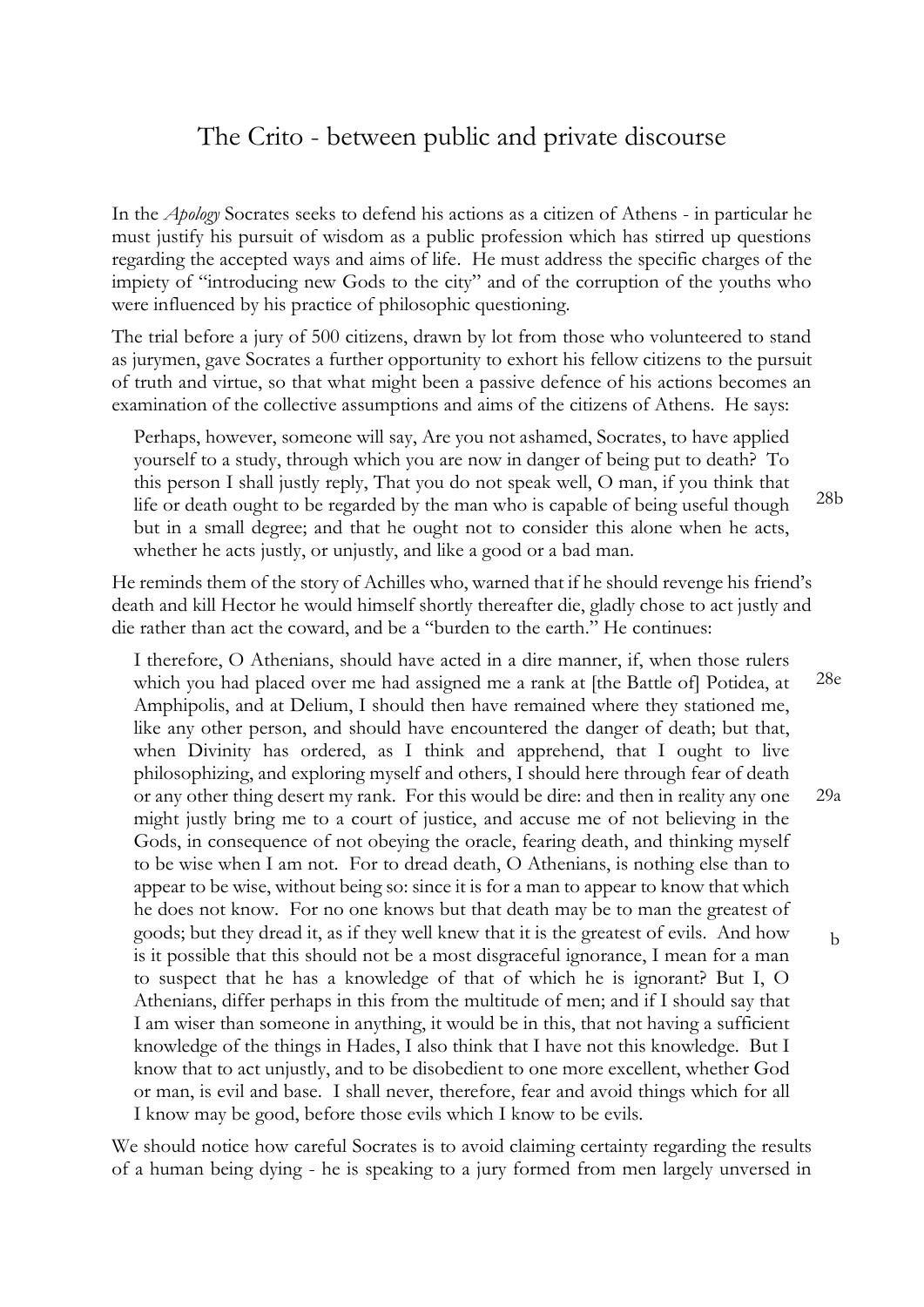philosophic learning, and who rely of the evidence of their senses and the appearance of things. In such circumstances a case is supported by probability rather than certainty, since the effects of death upon the unseen soul - if such exists - are hidden from mortal eyes. Nevertheless he is sure that even in this life the benefits of questioning accepted opinions and ways of life are clear, as is one's alignment with justice:

O best of men, since you are an Athenian, of a city the greatest and the most celebrated for wisdom and strength, are you not ashamed of being attentive to the means of acquiring riches, glory and honour, in great abundance, but to bestow no care nor any consideration upon prudence<sup>1</sup> and truth, nor how your soul may subsist in the most excellent condition?. . . . Be well assured then, if you put me to death, being such a man as I say I am, you will not injure me more than yourselves. For neither [my accusers] Melitus nor Anytus injures me; for neither can they. Indeed, I think it is not lawful for a better to be injured by a worse man. He may indeed perhaps condemn me to death, or exile, or disgrace; and he or some other may consider these as mighty evils. I however do not think so; but, in my opinion, it is much more an evil to act as he now acts, who endeavours to put a man to death unjustly. Now, therefore, O Athenians, it is far from my intention to defend myself, (as someone may think,) but I thus speak for your sake, lest in condemning me you should sin against the gift of Divinity. For, if you should put me to death, you will not easily find such another (though the comparison is ridiculous) whom Divinity has united to this city as to a great and generous horse, but sluggish through his magnitude, and requiring to be excited by a gadfly. In like manner Divinity appears to have united such a one as I am to the city, that I might not cease exciting, persuading and reproving each of you, and everywhere sitting among you through the whole day. Such another man, therefore, will not easily arise among you. And if you will be persuaded by me, you will spare me. Perhaps, however, you, being indignant, like those who are awakened from sleep, will slap me, and, being persuaded by Anytus, will inconsiderately put me to death. Should this be the case, you will pass the rest of your time in sleep, unless Divinity should send some other person to take care of you. 29d 30c d e 31a

Towards the end of his speech, after he has been condemned to death Socrates makes this closing remark:

You, therefore, O my judges, ought to entertain good hopes with respect to death, and to be firmly persuaded of this one thing, that to a good man nothing is evil, neither while living nor when dead, and that his concerns are never neglected by the Gods. . . . But it is now time to depart hence, - for me indeed to die, but for you to live. Which of us however will arrive at a better thing, is profoundly hidden except to Divinity. 41d 42a

\* \* \* \* \*

The question of life and death is much more thoroughly considered in the *Phaedo* in a philosophic conversation which Plato requires us to view as a second trial:

<u>.</u>

<sup>1</sup> Meaning *intellectual prudence,* which is the contemplation of the forms contained in intellect. - Taylor.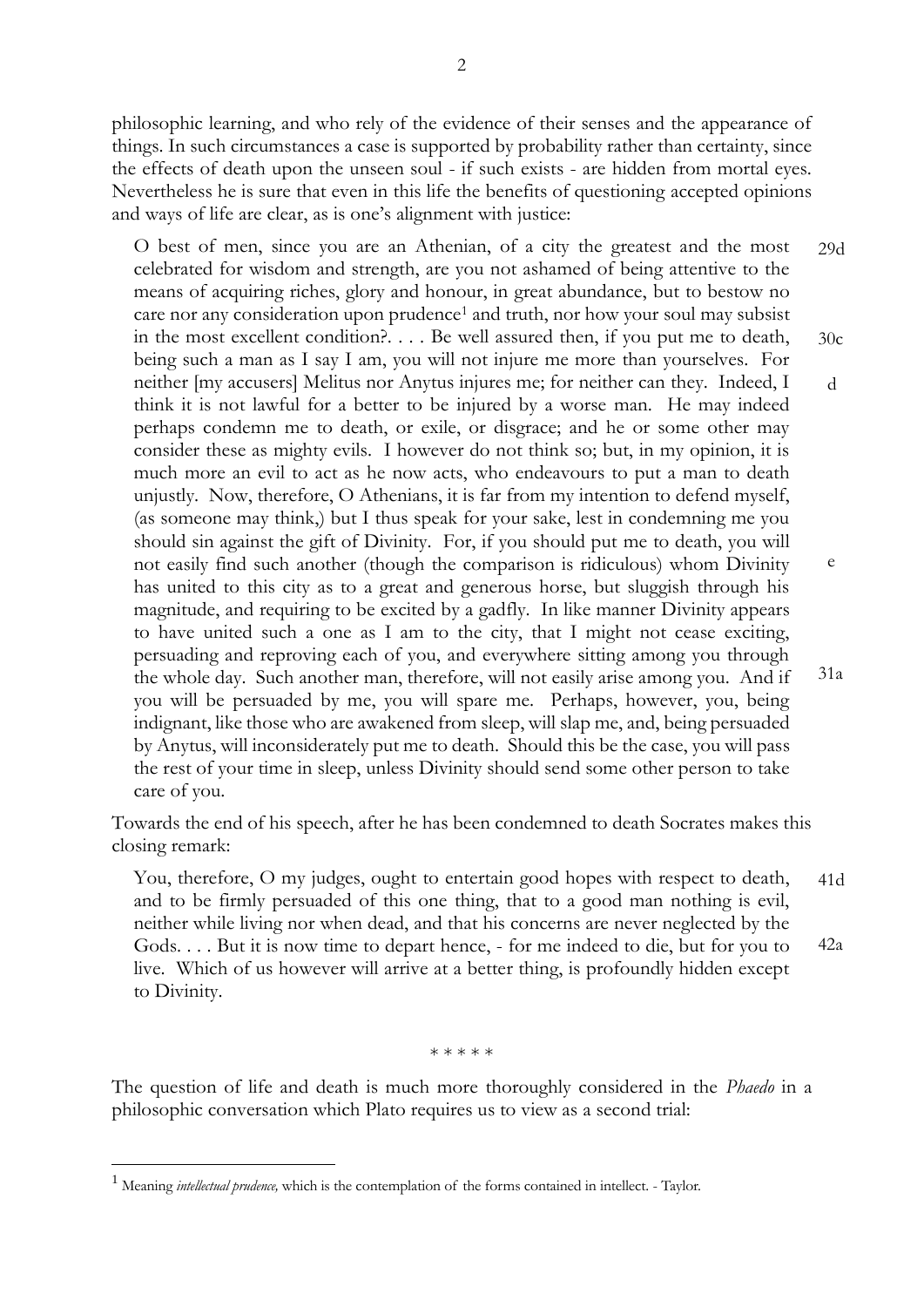Simmias: …And Cebes appears to me to direct his discourse to you, because you so easily endure to leave us, and those beneficent rulers the Gods, as you yourself confess. 63a

Socrates: You speak justly; for I think you mean that I ought to make my defence as if I was upon my trial.

Simmias: By all means.

Socrates: Be it so then: and I shall endeavour that this my apology may appear more reasonable to you than it did to my judges.

The character of this defence is very different from his first one: Damascius says, "His [second] defence will carry more conviction with his disciples than with the judges, because here he will be able to use *instruction* to convince them, while with the first he had to rely on *persuasion*." And Olympiodorus further points out, "… before the judges, the point under discussion was a particular life, and particular points can be proved only by inquiry; here [in the *Phaedo*], on the contrary, it is life in general" - and the general is more easily referred to principles from which certainty stems. 2, 16 I, 37

The *Apology* shows the wise and brave Socrates playing his part in the world - in terms of the scale of virtues as understood by the Platonic tradition, unfolding the political or civic virtues in which the soul reasons as best she can in relation to her non-rational externals. But the *Phaedo* takes us into the internal ordering of the soul herself and the exercise of the cathartic virtues. We can see the change of focus in the following words of Socrates which come at a point at which the reasoning followed by the assembled company seems to have failed:

In the first place, therefore, we should be very careful against admitting an opinion, that no reasoning appears to be valid; but we should much rather think that we are not yet in a healthy condition, and that we ought vigorously and cheerfully to study how to be well. And this indeed ought to be the case with you and others, for the sake of the whole remainder of your life, but with me, for the sake of death itself; as there is danger at the present time, lest I should not behave philosophically, but, like those who are perfectly unskilled, contentiously. For such as these, when they controvert any particular, are not at all concerned how that *truly subsists* about which they dispute; but are alone anxious, that what they have established may *appear* to the persons present to be true. And I seem to myself at present to differ alone in this respect from such as these: for I am not solicitous that my discourse may appear true to those who are present (except just as it may happen in passing), but that it may appear to be so in the most eminent degree to me myself. 90e 91a

During the central part of the dialogue Socrates leads his fellow philosophers through a complex series of proofs of the immortality of the soul and arrives at a conclusion with a degree of certainty far beyond that of the *Apology*. Socrates himself is sufficiently convinced to say,

But it is just, my friends, to think that if the soul is immortal, it requires our care and attention, not only for the present time, in which we say it lives, but likewise with a view to the whole of time: and it will now appear, that he who neglects it must subject himself to a most dreadful danger. For, if death were the liberation of the whole man, it would be an unexpected gain to the wicked to be liberated at the same time 107c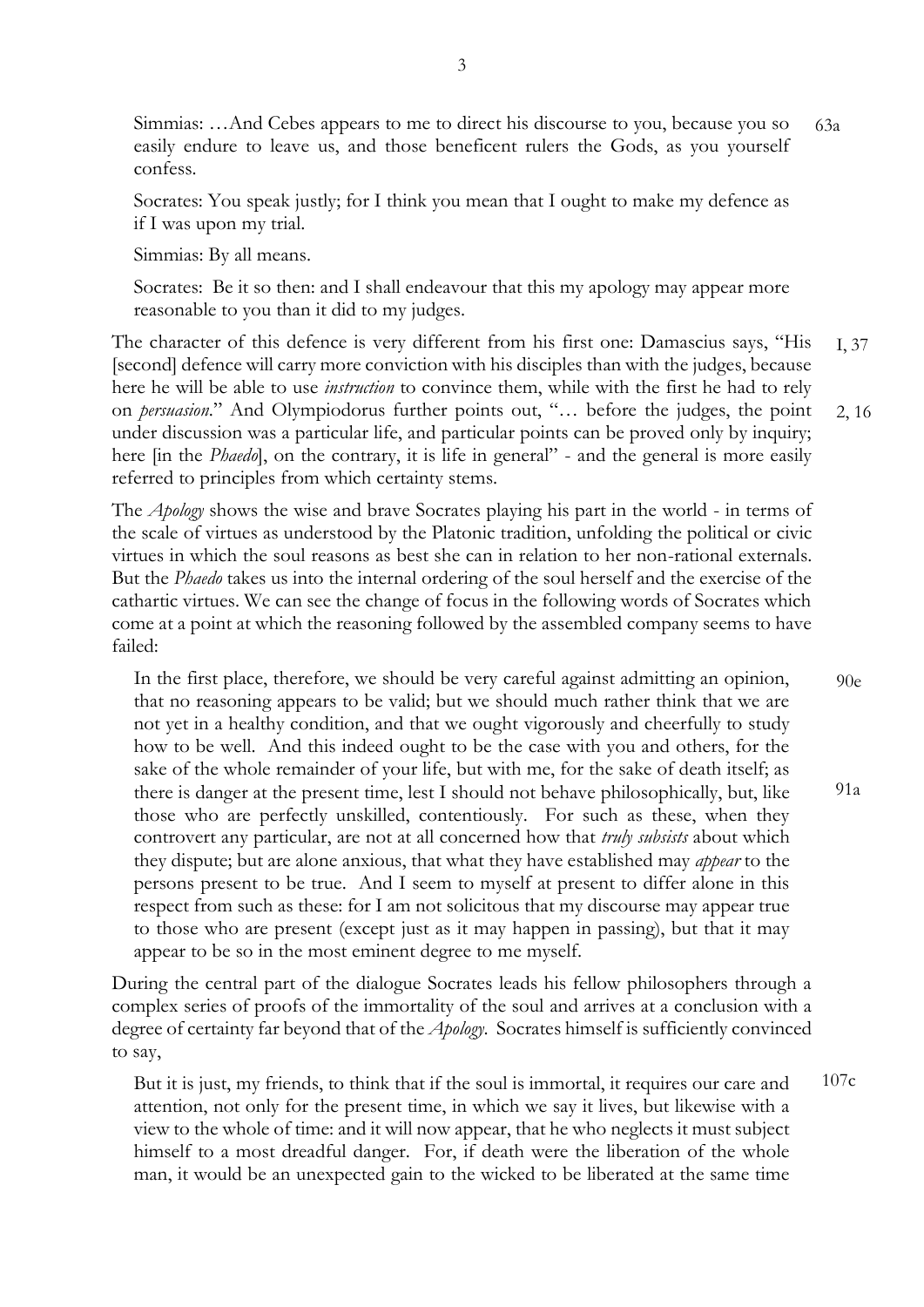from the body, and from their vices together with their soul: but now, since the soul appears to be immortal, no other flight from evils, and no other safety remains for it, than in becoming the best and most prudent possible. For when the soul arrives at Hades, it will possess nothing but discipline and education, which are said to be of the greatest advantage or detriment to the dead, in the very beginning of their progression thither. For thus it is said: that the daemon<sup>2</sup> of each person, which was allotted to him while living, endeavours to lead each to a certain place, where it is necessary that all of them, being collected together, after they have been judged, should proceed to Hades, together with their leader, who is ordered to conduct them from hence thither. But there receiving the allotments proper to their condition, and abiding for a necessary time, another leader brings them back hither again, in many and long periods of time

But how have we travelled from the outer to the inner? From the political to the cathartic? From the appearance to the truth of things? Perhaps the less well-known dialogue, the *Crito*, provides some insights: it sits chronologically between the *Apology* and the *Phaedo* and is a short (11 Stephanus pages) exchange between the imprisoned Socrates and his friend after whom the dialogue is named. The dialogue opens when Socrates awakens to find Crito watching over him: he brings news of the imminent arrival of the ship which will signal the end of the festival which has prevented the Athenian authorities carrying out the execution of the philosopher. Socrates, however, thinks that the ship will be delayed for a little while longer because, he says that in a dream,

\* \* \* \* \*

"A certain woman, beautiful, of a pleasing aspect and in white raiment, seemed to approach, and calling me to say, The third day hence, O Socrates, you will arrive at the fertile Phthia."

Adapting a quote from the *Iliad* when Achilles considered returning to his homeland - Thomas Taylor suggests that the homeland of Socrates, the intelligible world, is thus referenced. Crito has a plan to free Socrates from jail - the jailor being open to bribery which Crito can arrange - and to hurry Socrates away to Thessaly where he has friends. He outlines the reasons why this is desirable among which is a need to ensure that Crito's own reputation is not damaged by the suggestion that he has failed to save Socrates from death when he has it within his power. He ends by saying that given the shortness of time before the return of the ship, his plan must be put into immediate action. To this Socrates replies,

My dear Crito, your alacrity is very commendable, if it is attended with a certain rectitude; but if not, by how much the greater it is, by so much is it the more blameable. It is necessary, therefore, to consider whether these things ought to be done or not. For I am a man of that kind, not only now but always, who acts in obedience to that reason which appears to me on mature deliberation to be the best. And the reasons which I have formerly adopted, I am not able now to reject in my present fortune, but they nearly appear to me to be similar: and I venerate and honour the same principles as formerly; so that, unless we have anything better to adduce at present than these, be well assured that I shall not comply with your request, not

<u>.</u>

46b

c

d

e

 $2$  Or the guardian daemon who guides the soul through the life and death it has chosen before its descent into the earthly body.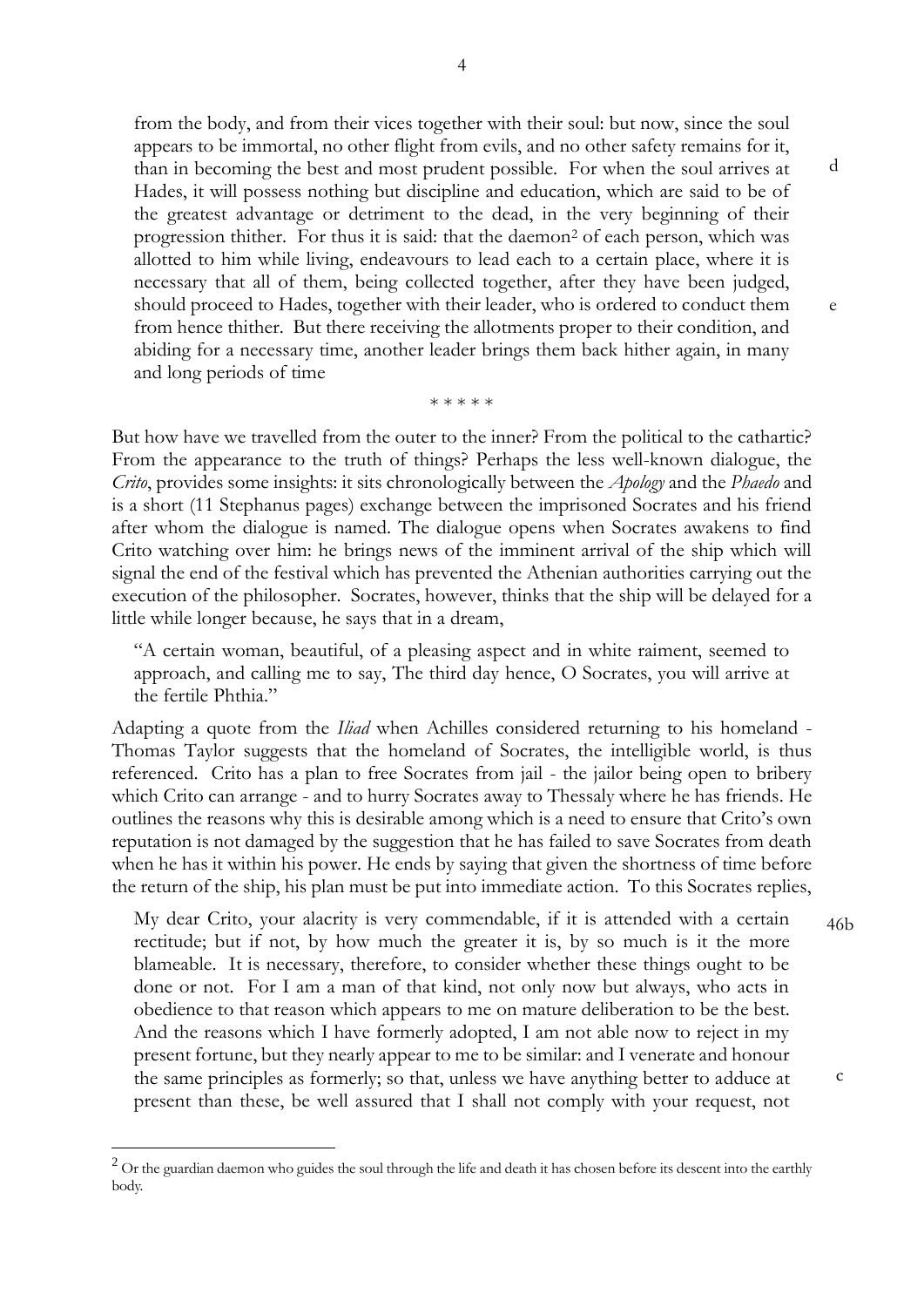though the power of the multitude should endeavour to terrify us like children, by threatening more bonds and deaths, and confiscations of property.

…

Consider then: does it not appear to you to have been asserted with sufficient rectitude, that it is not fit to reverence all the opinions of men, but that some should be honoured and others not? Nor yet the opinions of all men, but those of some and not those of others? What do you say? Are not these things well said? 46e 47a

Cri. Well.

Soc. Are not worthy opinions, therefore, to be honoured, but base opinions not?

Cri. They are.

 Soc. And are not worthy opinions those of wise men; but base opinions those of the unwise?

Cri. Undoubtedly.

 Soc. Come then, let us again consider how things of this kind were asserted. Whether does he who is conversant in gymnastic exercises pay attention to the praise and blame and opinion of every man, or of that one man alone who is a physician, of the preceptor of boys in their bodily exercises? b

Cri. Of that one alone.

 Soc. Is it not, therefore, proper that he should fear the blame and embrace the praise of that one, but not the praise and blame of the multitude?

…….

Come then, if not being persuaded by the opinion of those that are judges, we destroy that which becomes better by health, but is corrupted by disease, can we live after this destruction? But is not this very thing of which we are speaking the body? 47e

Cri. Yes.

Soc. Can we, therefore, live after the body is depraved and corrupted?

Cri. By no means.

 Soc. But can we live when that is corrupted which is injured by the unjust, but benefited by the just? Or shall we think that to be less important than the body, whatever it may be, pertaining to us, about which justice and injustice subsist? 48a

Cri. By no means.

Soc. It is, therefore, more important.

Cri. By far.

 Soc. We should not, therefore, O best of men, be so very much concerned about what the multitude say of us, but what that one man who knows what is just and unjust, and what truth itself is, asserts respecting us.

\* \* \* \* \*

Having dealt with the issue of opinion, Socrates conjures into the conversation the Spirit of the City and the Spirit of the Laws who then proceeds to cross-examine the two men concerning the rightness of the two options which lie before them - escape, or the acceptance of the sentence upon Socrates. Their questioning begins,

Tell us, O Socrates, what is it you intend to do? Do you conceive that by this thing which you attempt, you will destroy anything else than, as far as you are able, us the 50a